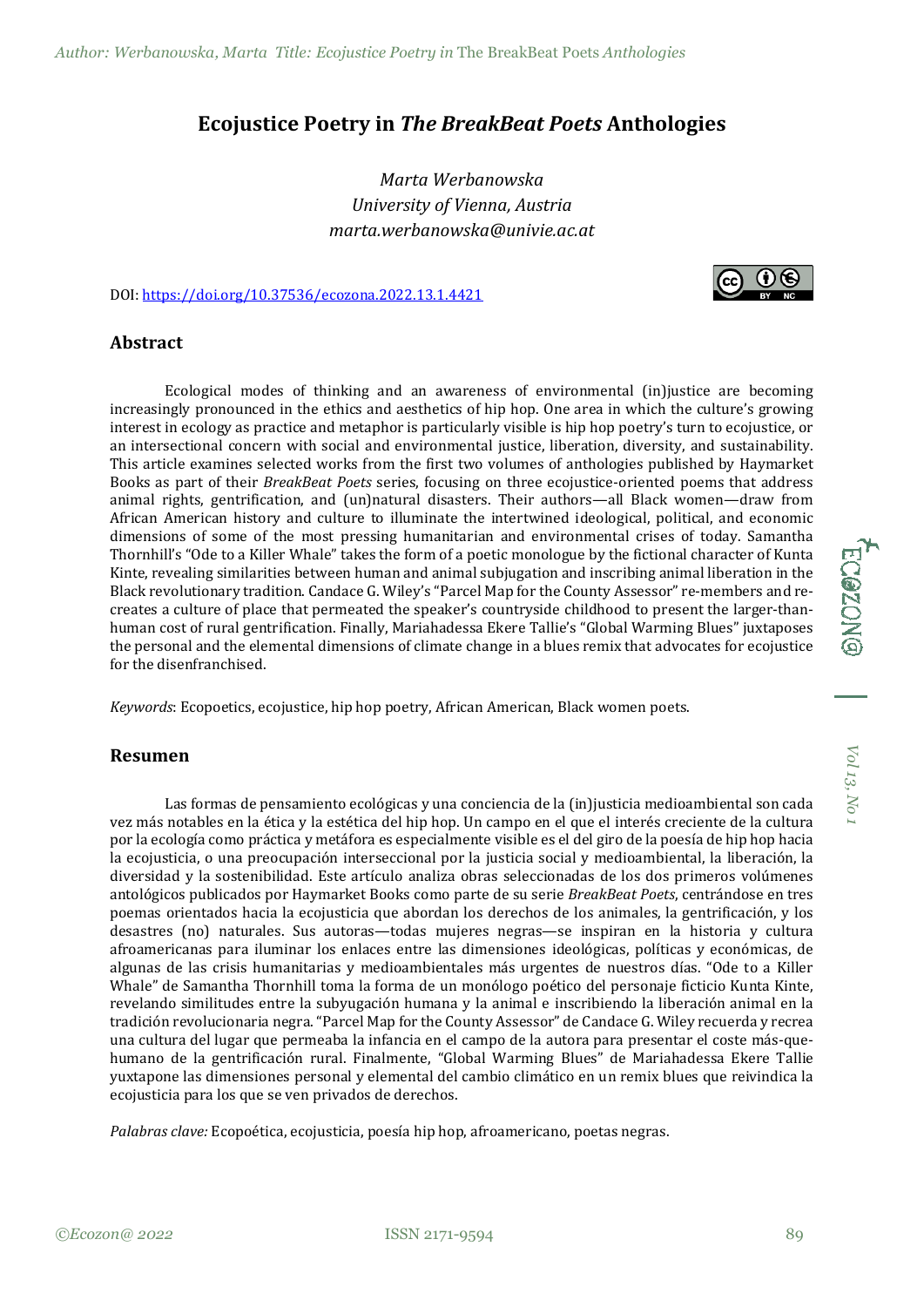"Turntables in the park displace the machine in the garden" (217)—this opening sentence from Houston A. Baker, Jr.'s 1991 essay sets up a visually compelling starting point not only for his foundational discussion of rap's cultural hybridity but also for rethinking the emergent intersection of hip hop studies and environmental humanities. The statement aptly points to a certain ecological awareness that is inherent to hip hop as an essentially place-conscious art form or, as Debra J. Rosenthal frames it, a "bioregional chronicle" (667). Unlike Nathaniel Hawthorne's narrator who, in Leo Marx's protoecocritical study, is forced "to acknowledge the existence of a reality alien to the pastoral dream" (15) by the intrusive machine in the garden, the deejays and emcees behind Baker's turntables come from a people to whom that "pastoral dream" was, itself, alien. Those predominantly non-white descendants of enslaved and migrant people, some of them immigrants and refugees themselves, are nomadic natives to the always-already hybrid space of the park—an intersection of the urban and the wild. Regardless of the repeated systemic and individual efforts to denaturalize and exclude them, Black and other People of Color continue to barbeque, bird-watch, and turntable in the park, mixing themselves into the urban ecosystem and its elements through emceeing, deejaying, breakdancing, and graffiti painting. While environmental concerns do not necessarily take center stage in all these activities, ecological modes of thinking and an awareness of environmental (in)justice are becoming increasingly pronounced in the ethics and aesthetics of hip hop. One area in which the culture's growing interest in ecology as practice and metaphor is particularly visible is hip hop poetry's turn to ecojustice—an intersectional concern with social and environmental justice, liberation, diversity, and sustainability.

In this article, I take an ecojustice-oriented approach to examine a selection of poems from the first two anthologies in Haymarket Books's *BreakBeat Poets* series. To date, the series includes four volumes of poetry anthologies: the 2015 *The BreakBeat Poets: New American Poetry in the Age of Hip Hop*, edited by Kevin Coval, Quraysh Ali Lansana, and Nate Marshall; *The BreakBeat Poets Vol. 2: Black Girl Magic*, edited by Mahogany L. Browne, Idrissa Simmonds, and Jamila Woods and published in 2018; *The BreakBeat Poets Vol. 3: Halal If You Hear Me*, edited by Fatimah Asghar and Safia Elhillo, published in 2018; and, most recently, the 2020 *The BreakBeat Poets Vol. 4: LatiNext*, edited by Felicia Chavez, José Olivarez, and Willie Perdomo. As their very titles suggest, the latter three volumes share a focus on their contributors' racial, ethnic, and/or gender identities, featuring poetry by Black women, female and (gender)queer Muslims, and Latinx poets, respectively. The first book in the series presents itself more generally (if, perhaps, not entirely accurately) as "the first anthology of poems by and for the hip hop generation." It includes "more than four decades of poets and covers the birth to the now of hip hop culture and music and style" (Coval xv).

For the purposes of this article, my understanding of "hip hop poetry" follows Kevin Coval's explanation of what makes the eclectic, culturally and aesthetically diverse body of work showcased in *The BreakBeat Poets* anthologies "hip hop." As he puts it in the introduction to the first volume, the poems collected therein are not necessarily about hip hop but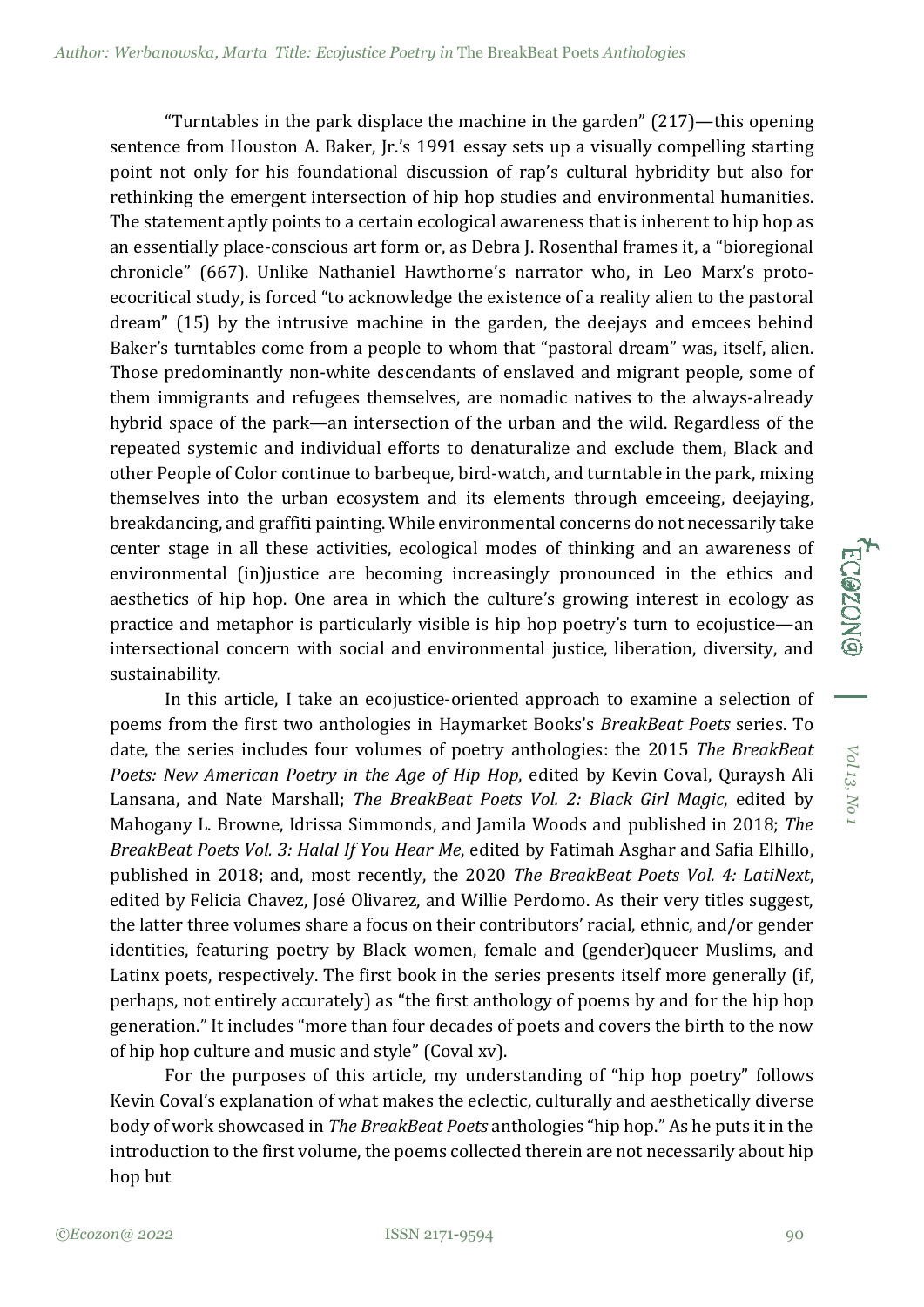these poems *are* hip hop. They are engaged in the aesthetic, cultural, and often public practice of the art form. […] In ways similar to how blues influenced the Harlem Renaissance or the ways jazz influenced the Black Arts Poets, the music and culture of hip hop shape this moment of american letters and create a generation engaged in similar and variant aesthetic principles and experimentations. (xix)

Coval's introductory remarks offer a flexible understanding of hip hop poetry as not necessarily engaged with hip hop music or culture thematically but, rather, as coming out of a generational shift marked by hip hop's emergence and rise to cultural prominence, both within the United States and internationally. He goes on to explain that, while the "BreakBeat Poets are not all strict hip hop heads and some folks in the collection might not consider what they do to be hip hop cultural practice at all," they all come out of a social, historical, and cultural context where hip hop's "participatory, radically democratic culture" invites poets and critics alike to "blow up bullshit distinctions between high and low, academic and popular, rap and poetry, page and stage" and, instead, embrace a diversity of voices and aesthetics that cannot be contained by such binary categories (xix, xviii, xvii). At the same time, like hip hop culture more broadly, hip hop poetry, too, while "open and comprised of every culture and music," is also "rooted in and part of African diasporic cultural histories and practices. Hip hop is Black, therefore hip hop poetics are Black and are created in part as a response to the historic and currently maintained legacies and realities of white supremacy and institutional racism" (xix). As an anthology, then, *The BreakBeat Poets* captures a cultural moment and a poetic movement—if one can call it that—that, although strongly informed by and respectful of its rootedness in Black culture, is not prescriptive but descriptive; curated and cultivated but also organic in its growth; and diverse rather than homogenous in its aesthetic approaches and thematic concerns.

This diversity, in turn, animates a certain ecological, or ecosystemic, quality of *The BreakBeat Poets* series. Echoing Baker's description of hip hop as a "fiercely intertextual, open-ended, and hybrid" form of cultural expression (224), Nate Marshall asserts that "hip hop music is an ecosystem. Hip hop speaks to multiple artistic media and an entire shifting coda of language, dress, attitude, and political thought" (327). In the same essay, he also refers to hip hop as "shark art" in that "when it stops moving it dies" (329). With these metaphors, Marshall brings to the forefront an essentially ecological way of thinking about both hip hop in general and the *BreakBeat* anthologies in particular: one that sees them as "dwelling places that allow for the juxtaposition and interaction of multiple voices—see[s] them, in other words, as ecosystems," as Katherine R. Lynes puts it (202– 3). In her discussion of anthologies as ecologies, Lynes argues that just as the "idea of an ecosystem implies a sense of diversity, overlap, interaction, cooperation and, to some extent, debate or conflict," anthologies are "ecosystems of poetry" in which "responses to and uses of nature are—as in a healthy ecology—varied, or at least, they could be, or should be" (203). In *The BreakBeat Poets*, they definitely are, and include modes of engagement with the larger-than-human world that range from environmental justice activism or a strong sense of place to an engagement of ecopoetics as a more organizational, rather than thematic, principle. This article takes a look at a selection of *Vol 13,*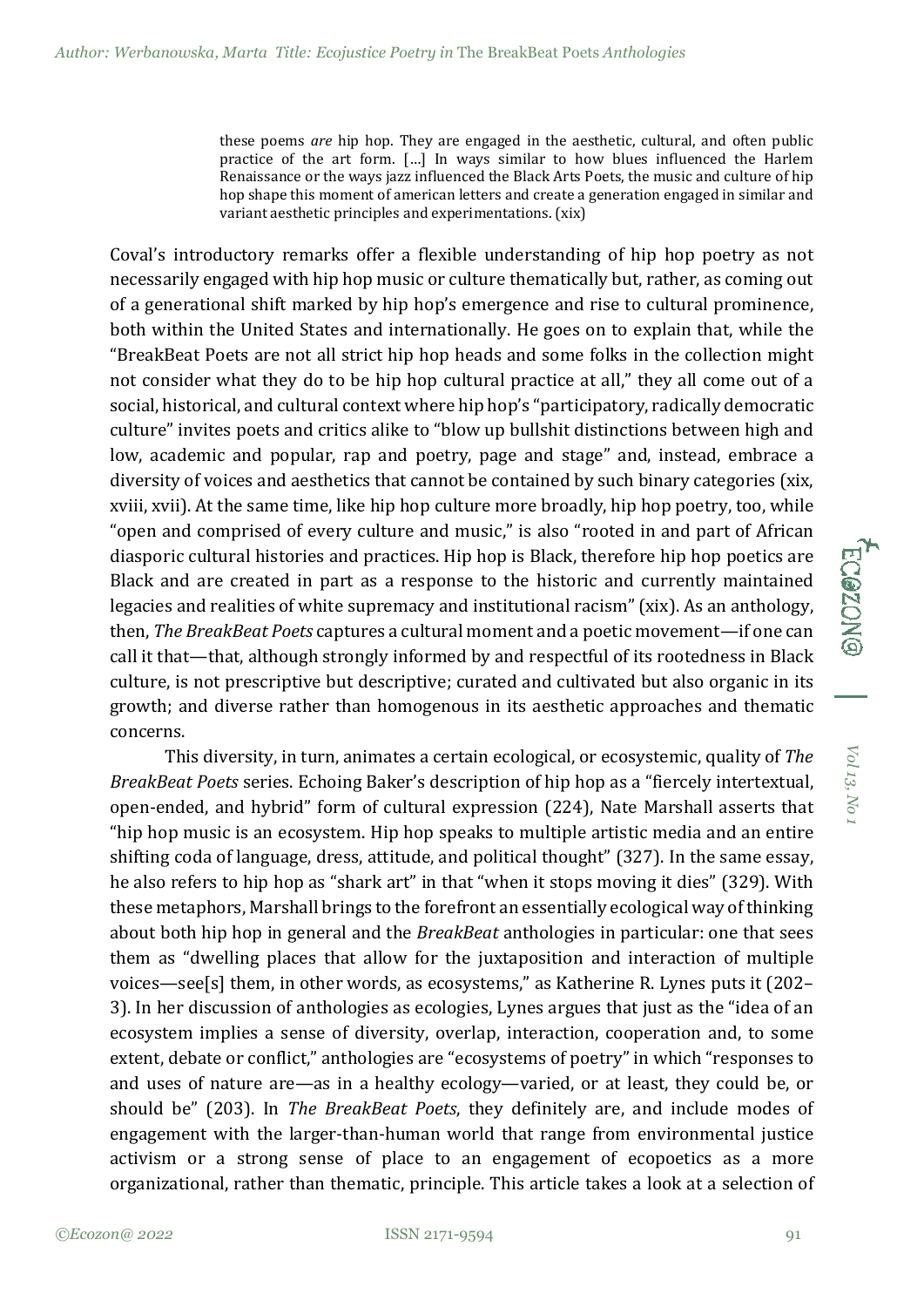works from *The BreakBeat Poets: New American Poetry in the Age of Hip hop* and *The BreakBeat Poets Vol. 2: Black Girl Magic* that align most closely with the first of these categories. In their work, poets Samantha Thornhill, Candace G. Wiley, and Mariahadessa Ekere Tallie address animal rights, gentrification, and (un)natural disasters as ecojustice issues that affect larger-than-human lives in fundamentally entangled ways. As Black women, these authors draw from African American and Black diasporic histories and knowledges to illuminate the intertwined ideological, political, and economic roots of the overlapping humanitarian and environmental crises we face today.

This dual, relational interest in both the nonhuman and the human—as opposed to the more radically ecocentric approaches that attempt to decenter, or sometimes even displace, the *anthropos* altogether—situates these poems in the tradition of *ecojustice,* rather than environmentalist, writing. As proposed by C.A. Bowers, ecojustice offers a conceptual and moral framework for activism and pedagogy that prioritizes "eliminating environmental racism […], revitalizing the local cultural and environmental commons […], and developing an ecological consciousness that respects the right of natural systems to renew themselves" (156). Concerned with biological as well as cultural diversity, ecojustice-oriented approaches urge us to see environmental justice, social justice, sustainability, and ecological conservation as essentially intertwined. Transposing these ideas onto the realm of literature, Melissa Tuckey defines ecojustice poetry as not only "born of deep cultural attachment to the land and […] born of crisis" but, crucially, also as thematically and politically committed to working "at the intersection of culture, social justice, and the environment" (1). Echoing both Bowers's coupling of biodiversity with cultural diversity and Marshall's understanding of hip hop as an ecosystem, Tuckey argues that "cultural diversity is a sign of ecological health" and sees the role of poetry as "an intervention, reclaiming culture and language, and resisting oppressive narratives" that subjugate or discriminate against human and nonhuman Others (2, 9). Consequently, ecojustice poetry promotes ecological intelligence: a way of thinking that departs from the individualist understanding of the self and, instead, "takes account of relationships and contexts, as well as the impact of ideas and behaviors on other participants in the cultural and natural systems" (Bowers 125). Importantly, as the readings below will illustrate, such ecological intelligence in Black ecojustice poetry can often be coupled with fierce, sometimes militant commitment to protect, defend, and liberate these "cultural and natural systems" and their participants from the overlocking forces of societal and environmental exploitation. It is to a discussion of ecojustice-oriented poems by Samantha Thornhill, Candace G. Wiley, and Mariahadessa Ekere Tallie that this article will now turn.

Among the three authors discussed here, Samantha Thornhill's work stands out as most consistently concerned with larger-than-human relations and ecological imagination. For instance, in "Elegy for a Trojan," she compares the effects of emergency contraception on the female reproductive system to those of an atomic blast on a landscape, and in "Ode to a Star Fig," the boundaries between the fruit, human anatomy, and celestial bodies are blurred by their shared elemental materiality. It is from this fluid understanding of the "natural" and the "cultural" as always already enmeshed and

*Vol 13,*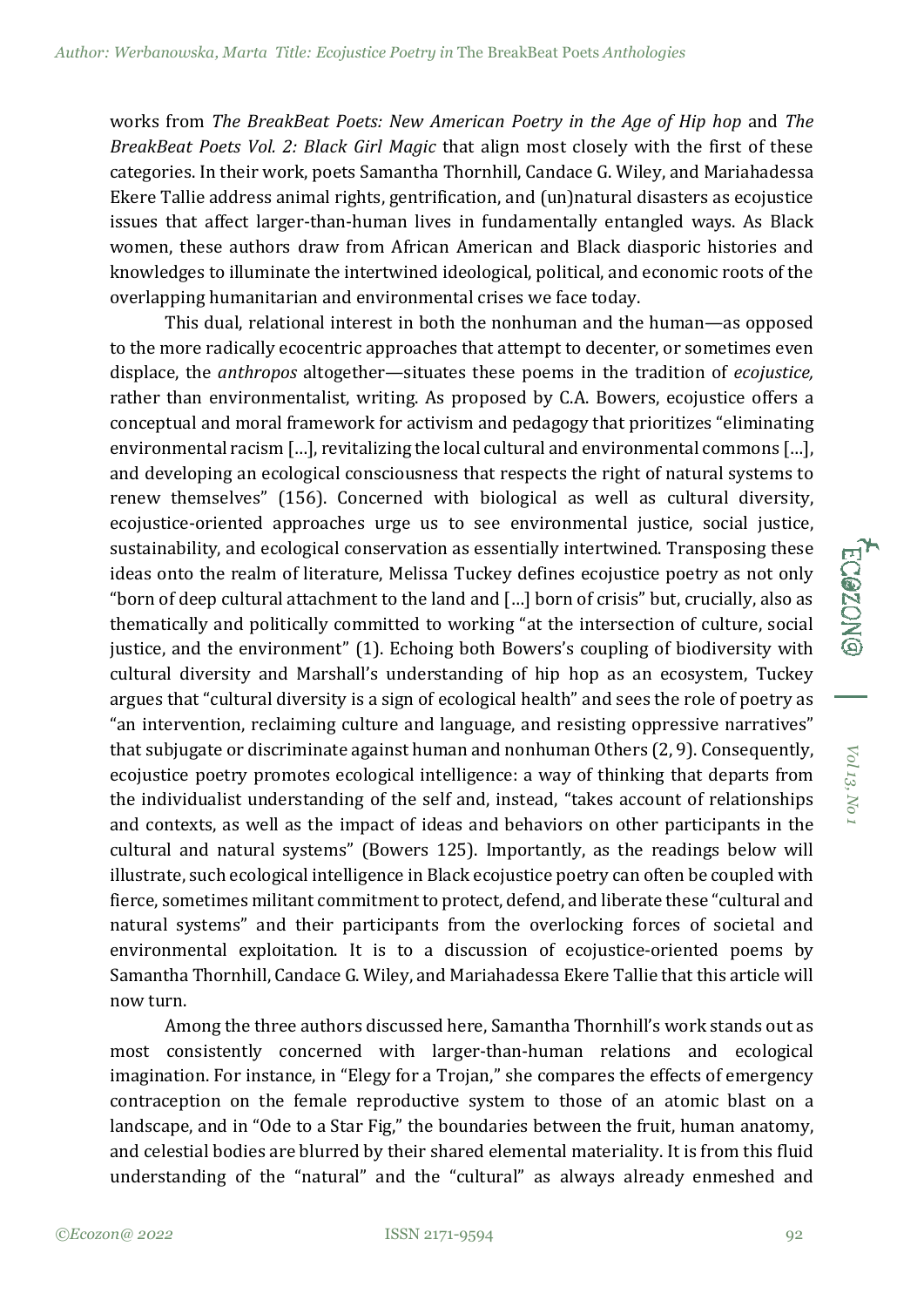relational that the poem I discuss here, "Ode to a Killer Whale," unfolds its ecojustice message: it makes a statement for animal and human liberation by employing "the dreaded comparison" between chattel slavery and animal subjugation. In her now classic—although still controversial—book of that title, Marjorie Spiegel argues that "the liberation of animals, while a pressing and worthy goal in its own right, is of importance not *only* to non-human animals," since a wide-spread adoption of a "philosophy of universal respect for others' lives" would make "treating anyone—human or nonhuman—in a cruel manner […] unthinkable" (27–28). Following a similar reasoning, Thornhill's poem takes the form of a monologue "from the perspective of Kunta Kinte" (184) addressed to a killer whale identified as "Shamu"—a stage name given to several orcas who "performed" for audiences at the SeaWorld theme park between 1970s and 2016. Sampling the two pop-cultural icons and mixing them into a poetic monologue that reveals similarities between their subjugation, "Ode to a Killer Whale" imagines an act of animal liberation informed by the Black revolutionary tradition. In this, the poem suggests that the ecological consciousness advocated by Bowers can lead to action that goes beyond resistance and restoration and into the realm of radical, militant, and larger-thanhuman liberation.

The African-born survivor of the Middle Passage and ancestor of the protagonist family of Alex Haley's 1976 novel *Roots*(and, later, the TV series under the same title), the character of Kunta Kinte is a Black man enslaved yet unbowed, resilient, and proud. As a speaker in Thornill's poem, Kunta Kinte also assigns these typically human qualities to Shamu, with whom he claims to share the experiences of captivity, subjugation, exploitation, and objectification. Addressing the orca as "Sambo of the sea" (185), he reclaims the derogatory term to stress the ideological continuities between anti-Black dehumanization and inhumane treatment of animals, with the allusion to the "Chicken of the Sea" canned tuna brand—infamously subject to class-action suits for price-fixing and falsely advertising their fishing practices as "dolphin-safe"—suggesting the role of the profit-driven logic of capitalism in perpetuating both forms of injustice. Describing their journeys to the American continent—his own from Africa, the orca's from "the dim waters // of Iceland"—as "the same / passage [that] done borned // we to this troubled mass" (184), the speaker downplays the geographic, temporal, and species differences between himself and the animal in order to focus on their shared experiences and a sense of kinship they generate: "they captured you but are / yet to contain the joy // of your rage" (185). Like the enslaved Africans and their American-born descendants, legally designated as chattel and reduced to less-than-human status in the discourses of scientific racism, the orca retains a sense of dignity, agency, and desire for freedom—his joy and his rage—in spite of his captors' continued attempts at "quelling // all rebellion with rubs / and rewards" but also with "lasso logic and nigger / nets" (185, 184). This "lasso logic" of the oppressors is, crucially, a logic of not only physical but also epistemic capture—another fate shared, and resisted, by both Shamu and the poem's speaker:

> Alas, you signify half the name they gave you killer—cause bruh you ain't no whale. (185)

*Vol 13,*

**ECGZON®**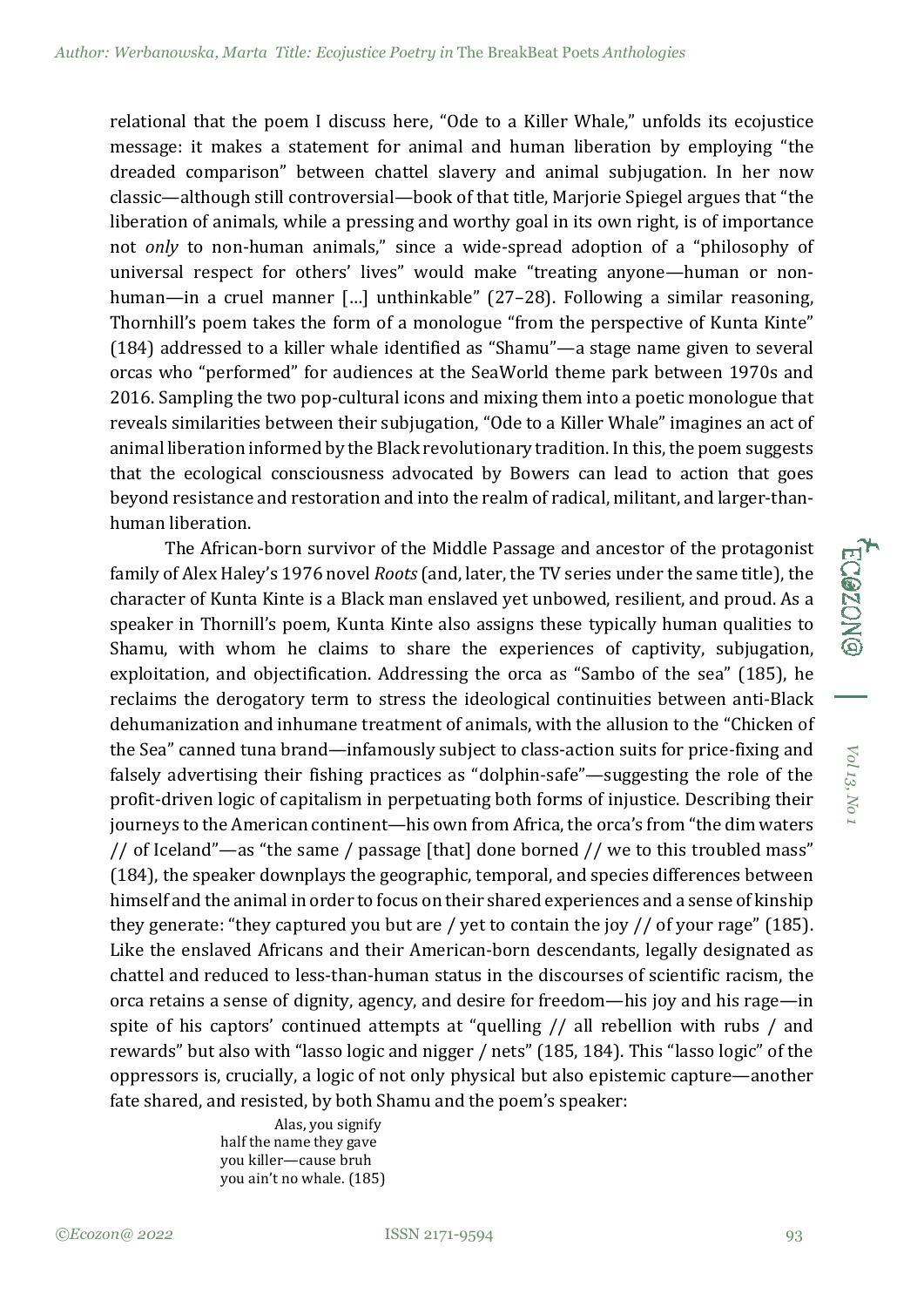Kunta Kinte's focus on the orca's misnaming—killer whales are, taxonomically, members of the dolphin family—clearly echoes his own name being forcefully changed to "Toby" by the American planter who claimed to own him. However, more broadly, it is also reminiscent of the cultural genocide committed against the enslaved Africans through, among others, the separation of families and communities, harsh punishments for cultivating their native linguistic, cultural, and spiritual practices, and imposition of Eurocentric social and epistemic norms.

But the sense of interspecies kinship that the speaker establishes between himself and the orca is rooted not only in their shared histories of capture, exploitation, and dehumanization but, crucially, also in their resistance to those practices. The poem's species-bending opening address to the orca as "Black boy" and "Brother," paired with its reliance on African American Vernacular English (AAVE) and hip hop diction ("your mama," "up jump the boogie," "milk / your sperm for the cash / cow you is"), implies that Kunta Kinte's identification with Shamu is not limited to the negative experiences of oppression but also includes their cultural, at times almost familial, affiliation. Thornhill's mixing of contemporary AAVE and references to pop-cultural staples such as the Sugarhill Gang's 1979 hit "Rapper's Delight" into the monologue of a character originally set in the eighteenth century highlights the lasting aftermaths of slavery while, at the same time, suggesting that the orca and the speaker share a fluency in the cultural codes of Black America. By referring to Shamu as a socially gendered and culturally Black "Brother" who might "as well claim // African" (184), the poem effectively humanizes him. In this context, the orca's "signify[ing] / half the name they gave" him also refers to the Black vernacular practice of signifying, or "a way of encoding messages or meanings which involves, in most cases, an element of indirection" and incorporates "a folk notion that dictionary entries for words are not always sufficient for interpreting meanings or messages" (Mitchell-Kernan 315, 317). Just as a dictionary entry cannot contain all layers of a word's meaning, the name given to him by humans does not contain the orca but rather creates for him an opportunity to signify *on* it: to adapt the ambiguity of its halftruth for his own purposes, keep his true identity concealed, and embrace the moniker to create a rapper-like persona (comparable to Wu-Tang Clan's Ghostface Killah or Run the Jewels's Killer Mike, among others). Thus, the killer whale follows in the footsteps of the signifying monkey and becomes a trickster, a folk hero who outwits his captors by pretending to play by their rules.[1](#page-5-0)

Seeing these heroic and tricksterish qualities in the orca, Kunta Kinte closes his monologue with a call to action that inscribes animal liberation into the tradition of Black liberation struggle, suggesting that racial justice and ecojustice share not only the goal of universal liberation but also the sometimes-radical strategies for reaching it. Like the Yoruba trickster deity Eshu-Elegba, who straddles the worlds of the living and the dead, *Vol 13,*

**ECGZON®** 

<span id="page-5-0"></span> $1$  The significance of the trope of the signifying monkey to the African American literary tradition, as well as the trickster's transatlantic connection to the Yoruba figure of Eshu-Elegba, was most extensively theorized by Henry Louis Gates, Jr. in his seminal 1988 study *The Signifying Monkey: A Theory of African-American Literary Criticism*.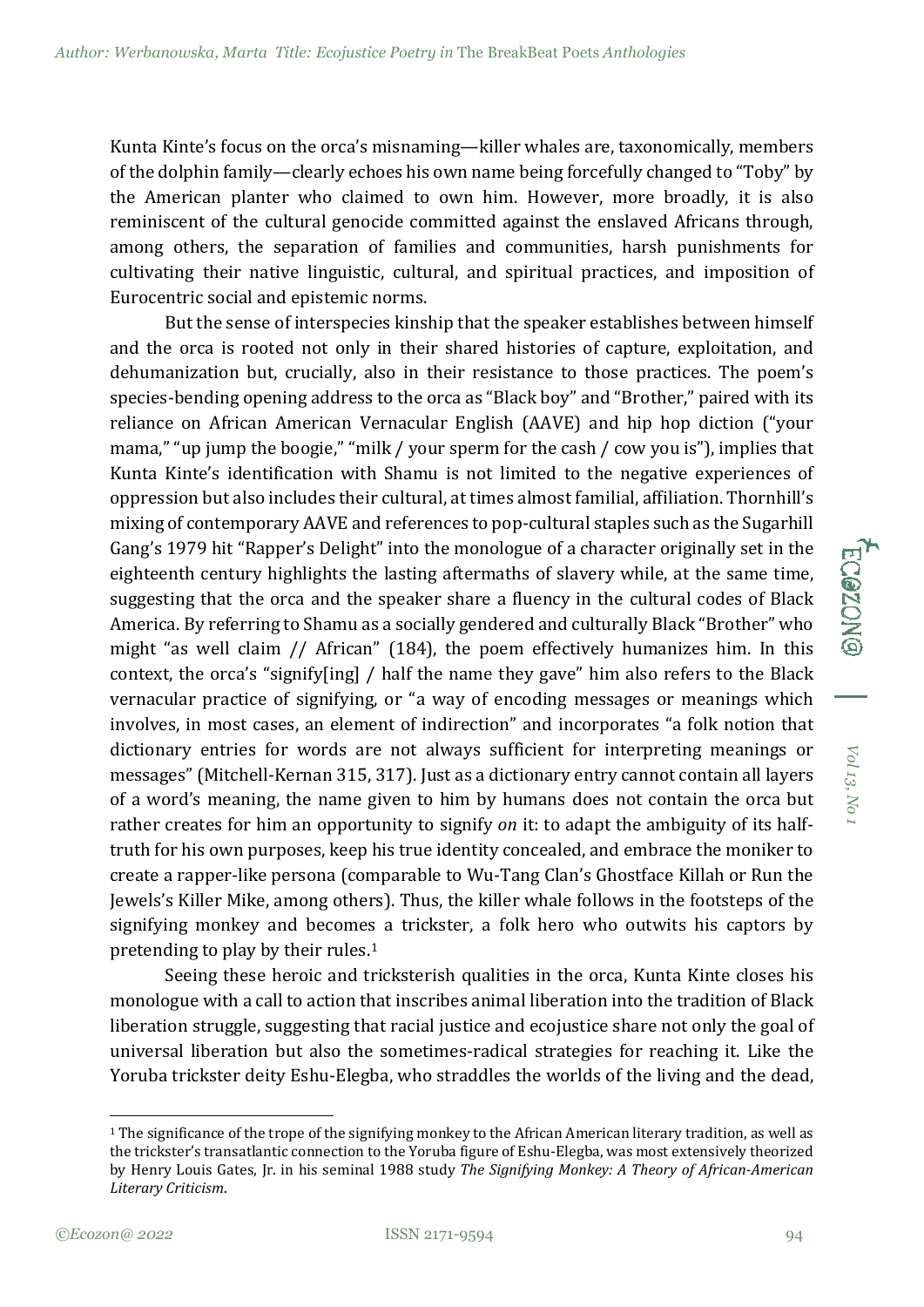he relays to Shamu an ancestral message from "Nat" and "sister Harriet": "you got some dead folk praying / for you! Done seduced your / captors with your kind nets" (185). By evoking the anti-slavery revolutionaries Nat Turner and Harriet Tubman the speaker taps into the "traditions of intergenerational knowledge" that Bowers identifies as crucial to ecojustice efforts (157), and by referring to them only by their first names, he once again assumes the addressee's cultural competency and familiarity with Black history. Kunta Kinte also recognizes the orca as a trickster who, rather than succumbing to his bondage, "seduces" his oppressors with a façade of kindness that those versed in double-speak and signifying see for what it really is: a subversive strategy of casting "nets" to reverse the captor-captive dynamic. In the closing lines of the poem, the speaker joins the "dead folk" in this prayer and a battle cry for Shamu to "do all we tried / in our ways to do" and "grip this ship / by its sail and drag the whole thing down, / down, down, down, down" (186). Rhetorically shifting the site of his mutiny from SeaWorld to an actual seascape, Thornhill imagines Shamu's revenge as an act of historical justice for the victims of the Middle Passage, making a connection between the human and nonhuman victims of—but also agents of resistance to—the modern global capitalist logic of exploitation via the image of the ship as a *multispecies chronotope*. [2](#page-6-0) By identifying his revenge with what Black insurgents have "tried to do," she inscribes the orca into the Black revolutionary tradition, making a case for animal and Black solidarity in the struggle for liberation. The political dimension of this revolt is highlighted by the likening of the orca to "a bullet // burning with the president's name" (186). In terms of its message, the poem agrees with Spiegel's argument that "it is vital to link oppressions in our minds, to look for the common, shared aspects, and fight against them as one" (24) but also takes it a step further: while Spiegel nuances her analogy between the subjugation of humans and nonhuman animals by pointing that the latter are incapable of "organized rebellion" (24), Thornhill's capacity as a poet allows her to transcend the limitations of scientific accuracy into the realm of imaginative hyperbole and figurative connections. The resulting vision of a joint humananimal revolution, expressed through the poem's hip hop diction, effectively and affectively conveys a message of ecojustice for all to the hip hop-literate readers of the *BreakBeat* generation(s).

While "Ode to a Killer Whale" returns to the transatlantic history of the Middle Passage to imagine a future of universal, larger-than-human emancipation, Candace G. Wiley's "Parcel Map for the County Assessor" (173) takes an intimate, smaller-scale look at a single locale and, in contrast to the hopeful militancy of Thornhill's poem, nostalgically remembers the possibility of violent resistance against the powers that be as a thing of the past. Sampling from the linguistic register of cadastral surveying, the poem's title refers to the practice of mapping land for the purposes of legal description and administration of real estate. Also referred to as "property" or "tax" maps, this type of *Vol 13,*

**ECOZON** 

<span id="page-6-0"></span><sup>2</sup> I refer to the ship in Thornhill's poem as a *multispecies chronotope* following Paul Gilroy's idea of the ship as a chronotope of transatlantic modernity: a "a central organising symbol" that focuses "attention on the middle passage, on the various projects for redemptive return to an African homeland, on the circulation of ideas and activists as well as the movement of key cultural and political artefacts" across the Atlantic Ocean during and after the transatlantic slave trade (4).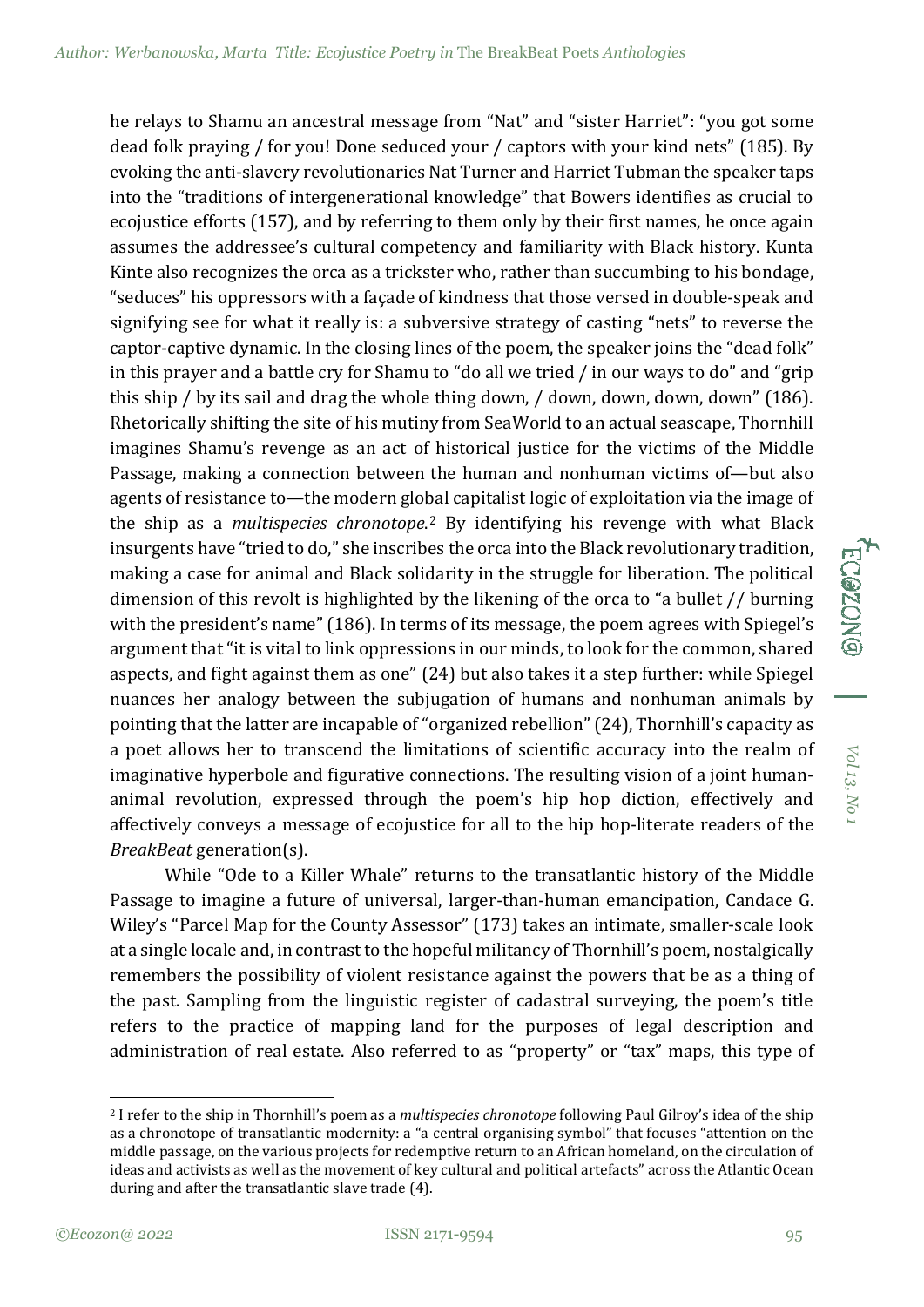cartographic documentation can be used by investors to assess market value of land for property development. Both the language and the objectives of such mapping construe the land as property to be measured, bought, and sold—an inanimate object whose only value lies in the potential of monetary gain it represents to those who claim its ownership. Subverting the expectations set up by this title, the poem speaks against this instrumental, objectifying, and fragmentary approach with an affectionate characterization of the speaker's rural home as an intricate and interactive ecosystem:

> Ours was the land of pipe organ roosters, who accordioned their songs from 4 hours before dawn to 2 hours before dusk. Of the hunter's pop echo. Of centenarian pines ricocheting warning to deer families crossing backyards.

The speaker's fond, intimate catalog of this bygone place and time goes on to include "horse farmers / who trotted out onto the road, pranced, twirled, and would let us ride / if our granddaddy's home." Where the authorities and business entities—likely users of a parcel map—see real estate, the poem's collective speaker sees a *place*: alive, organic, communal, and familial. However, the past tense, used consistently throughout the poem, implies that the world described therein no longer exists. The poem's only present-tense line is the opening one that suggests a cause-and-effect connection between its title and its largely elegiac mode by asserting that "No one talks about gentrified country inbetweens." As it sets out to remedy this silence, "Parcel Map" also reveals another rarely considered aspect of gentrification: its impact on larger-than-human lives. By remembering and re-creating in her poem a culture of place that permeated her countryside childhood, Wiley frames rural gentrification as an ecojustice issue that affects human and larger-than-human populations alike.

With its attentive, dual focus on the human and nonhuman through the lens of a particular, emotionally meaningful locale, Wiley's poem develops what bell hooks terms a "culture of place." In *Belonging: A Culture of Place*, hooks draws from Wendell Berry's writings on place-attachment and spiritual bioregionalism to describe this culture as a process of making "a homeplace in a world rooted in respect for all life, earth and community, where there is spiritual grounding and aesthetic celebration of beauty, where there is a pure enjoyment of simple pleasures" (174). In "Parcel Map," the rural homeplace is steeped in precisely such a culture of place: the collective, communal speaker pays close attention to the minute details of human and nonhuman life in the area, remembering the details of roosters' daily schedules, the "matching mailbox and tires half buried and flanking the gravel drive," and the socializing habits of the "old men who walked The Road on warring hipbones, / a quarter mile to the first neighbor, then on to the next. Visiting" (Wiley 173). Recollecting animals, inanimate objects, and people with the same fondness and careful observation, the speaker channels an inclusive, larger-than-human understanding of community. Living at least partially outside of the capitalist logic of labor and resource extraction, its members—such as "grandads who coated the house sunshine yellow for one decade / and peacock turquoise for another, strictly for the joy of it"—find in their dwelling place a space for leisure time, aesthetic appreciation, and enjoyment of life. Homely, happy, and sustainable, the ecosystem once inhabited by the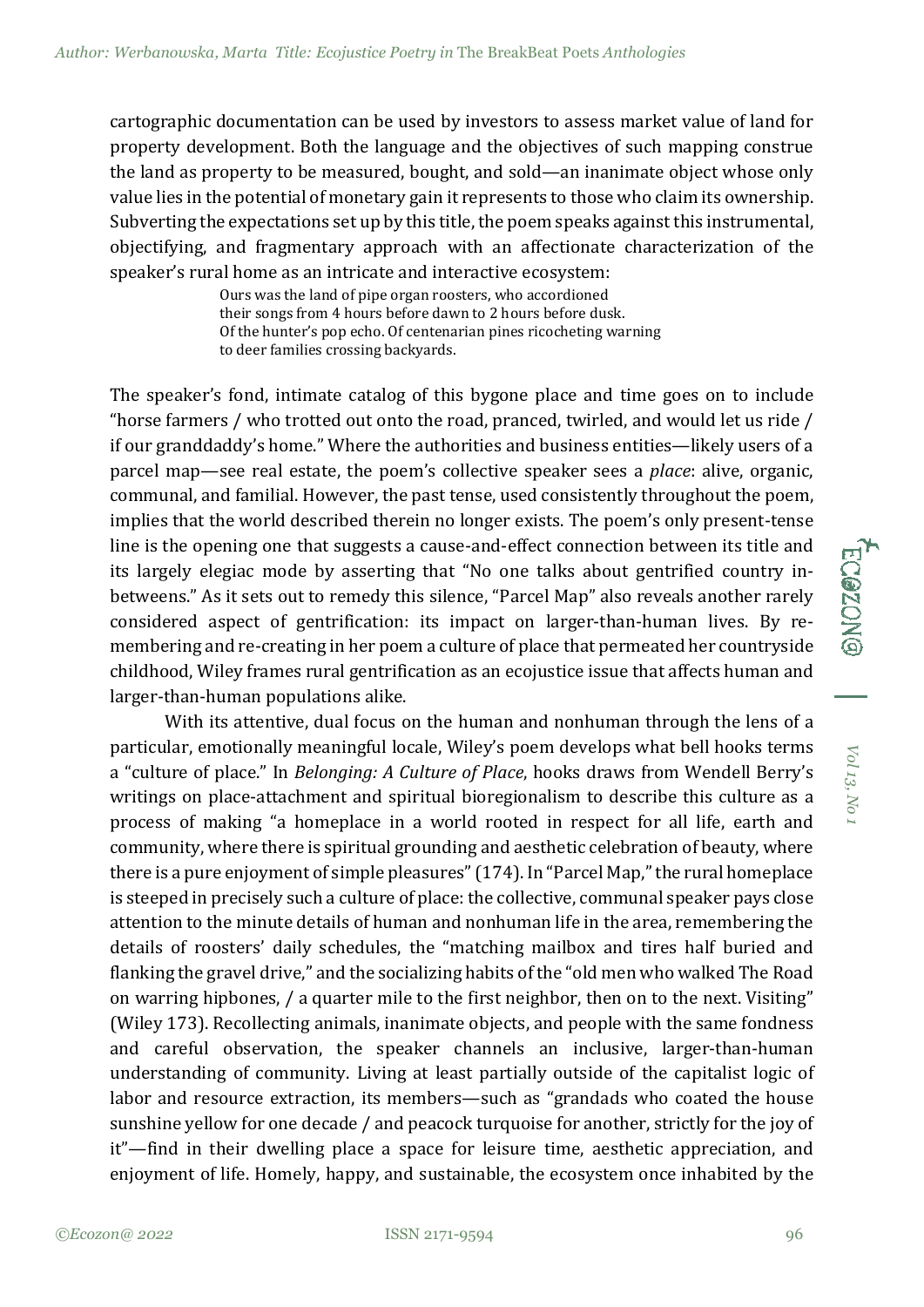poem's collective "we" fosters a "a culture of belonging, a sense of the meaning and vitality of geographical place" (hooks 23). Although remembered with nostalgic tenderness, this community is not idealized into an idyllic, pastoral harmony. To the contrary, the deer are prey to the "hunter's pop," the men's "warring hipbones" suggest their fading health, and the "rusted chainlink knots" in the back of the house hint, perhaps, at financial precarity. And yet, while imperfect, this larger-than-human ecosystem is presented as functional thriving even—and sustainable rather than exploitative.

In stark contrast to this affectionate survey of land as a place that is both lived and alive stand the surveying practices of the eponymous county assessor, which represent what hooks terms the "culture of enterprise" (45). Because of this cultural logic of forprofit exploitation, what used to be a thriving cultural and environmental commons so fondly recalled by the speaker has been subject to a late-capitalist version of enclosure. In Bowers's definition, cultural commons refers to a local ecosystem that comprises nonhuman nature as well as human-made "forms of knowledge, values, practices, and relationships that have been handed down over generations" to form "the basis of individual and community self-sufficiency" (162). Just as the series of Enclosure Acts in early industrial England deprived commoners of access to land by introducing "private ownership and integration into a money economy, which often led to decision-making being transferred to distant owners" (158), modern-day gentrification monetizes land, displaces the underprivileged, and imposes centralized order on previously organic communities. In the poem, this process extends to nonhuman members of the community, with the "HOAs measuring the width of each blade of grass." The "blade of grass" reference evokes a Whitmanesque understanding of human and nonhuman natures as a continuum operating within a material and spiritual universe that has value in and of itself—an essentially ecological vision shared, among others, by Traditional Ecological Knowledge (TEK) and Black diasporic conjuring traditions.<sup>[3](#page-8-0)</sup> In the poem, this ecological worldview is contrasted with the controlling approach of the HOA and other administrative, legal, and business authorities that violently impose manmade order on the land by "boxing up" the "hunting and nesting grounds" and replacing them with "readymade, justaddwater houses" (Wiley 173). "Rowed like bottles of Clorox / on store shelves," these forms of housing development are sanitized, standardized, and soulless. More insidiously, they also continue the foundational American settler-colonial project of displacing the land's original inhabitants, both human (the poem's collective "we" of the commons) and nonhuman (the animals who used to nest and hunt in the area).

Replaced by a gentrified, enclosed, and soulless landscape, the commons as mapped by Wiley have been all but erased. Yet, they remain alive in the vernacular memory of the poem's collective speaker whose culture of place, it turns out, includes a

<span id="page-8-0"></span><sup>3</sup> For discussions of indigenous TEKs, see e.g. essays collected in *Traditional Ecological Knowledge: Learning from Indigenous Practices for Environmental Sustainability* (2018), edited by Melissa K. Nelson and Dan Shilling. While, to my knowledge, no studies of African American and Afro-diasporic practices of conjuration and rootwork as forms of TEK have yet been published, recent work by Kinitra Brooks, Kameelah L. Martin, and LaKisha Simmons lays excellent groundwork for a reconsideration of conjure as spiritual and ecological epistemology (see e.g. their 2021 editorial note to vol. 36 of *Hypatia*, "Conjure Feminism: Toward a Genealogy").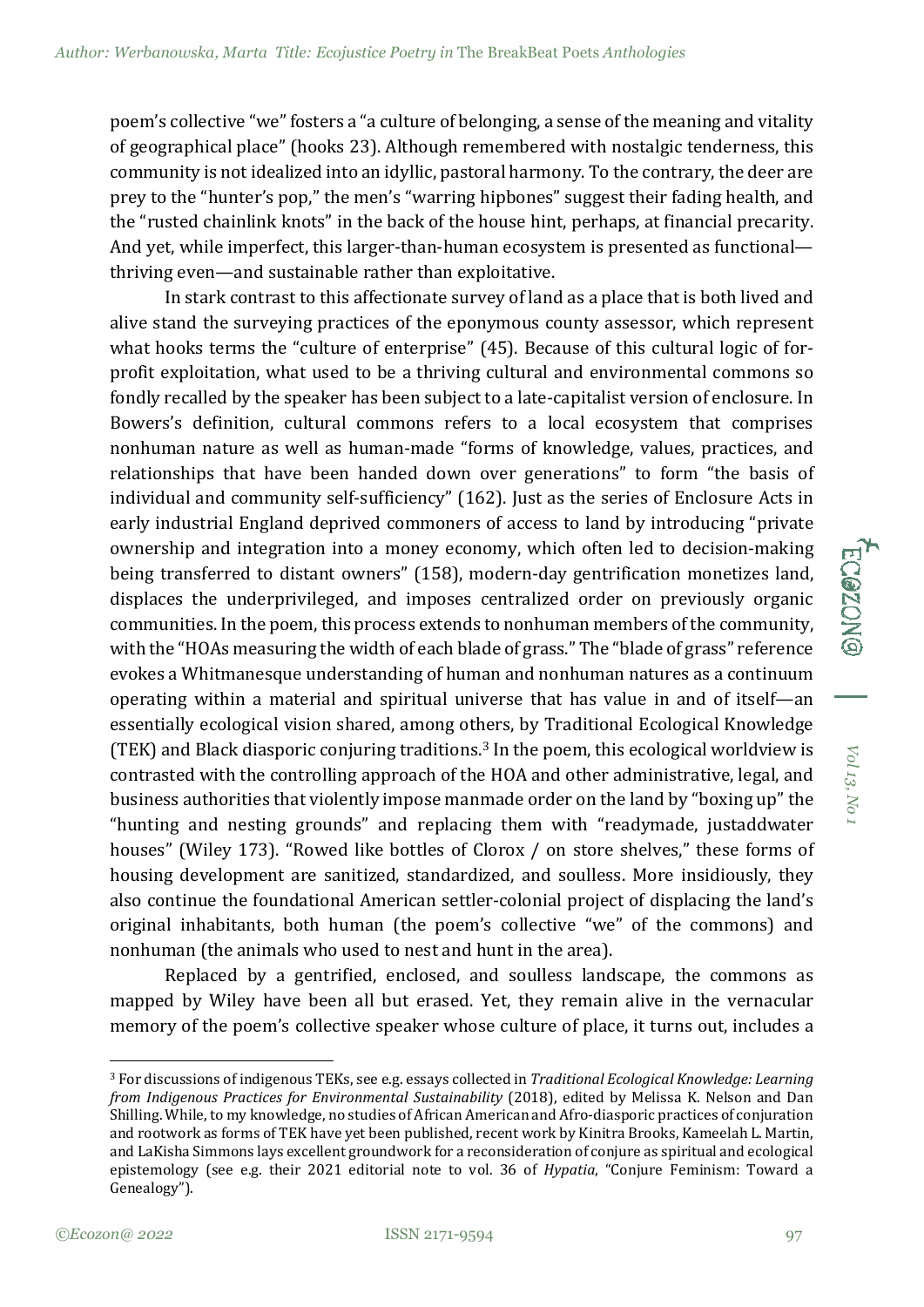culture of militant resistance to the powers that be. In the final stanza, the speaker considers the correlation between gentrification and generational change that entails the passing of community elders and, possibly, younger people's city-bound migration. As they observe, the new developments might have appeared

> when the old men crossed over. The vigilantes who paced the pavement checking in, patrolling the woods, when possible wheezing a belly laugh all over you, when needed toting a rifle.

With this ending, the poem's semi-independent "community of care" is revealed to have been made possible by its members' capacity for and commitment to self-defense. The "old men," previously described as horse farmers, house painters, visiting neighbors, and "granddadd[ies]," were also "vigilantes" equipped to turn away hostile outsiders with mockery or armed force. The absence of these renegade-defenders has, as the speaker speculates, at least partially enabled the gentrification that has taken place and, consequently, the breakdown of the (larger-than-human) community. However grim this conclusion may sound, one may argue that the inclusion of the poem in the *Black Girl Magic* anthology is, in itself, a discursive and spiritual counter-measure to the systemic erasure of the "gentrified country in-betweens". The preservation and circulation of memory in the form of the poem constitutes an act of "*re-membering* [as] an alternative to extinction," to use Lauret Savoy's phrasing (186). The foreword and introductions to *Black Girl Magic* describe it as infused with conjuring powers, "not an anthology of verse [but] a manual of glorious sorcery" (Smith xix), and a collection of "mantras, prayers, and promises of our survival" (Browne xxiii) that celebrate and inspire the agency of Black women. Rooted in the tradition of Black women's everyday resistance to the systemic erasure of their historical memories and lived experiences, the anthology's ecosystem of diverse and synergic poetic voices announces itself as, essentially, a cultural commons. From this perspective, the verbal conjuration of Wiley's poem puts the history of Black rural life back on the map, broadening hip hop's perceived bioregional concern beyond what Rosenthal sees as an "urban environmental discourse" (661) and towards a more complex and comprehensive understanding of a historically and culturally Black sense of place.

Where Wiley's poem is concerned with the fate of displaced communities and disrupted ecosystems at a local level, Mariahadessa Ekere Tallie's "Global Warming Blues" (104) approaches the problem of sacrifice zones and disposable lives from a perspective that shifts between the personal and the global.[4](#page-9-0) Unlike the fate of rural commons in the American South, global climate change has been—despite decades of documented corporate and political efforts to distort the scale and origins of the threat—widely and increasingly present in public discourses and popular imagination, certainly so by the time of the poem's first publication in 2014. Yet, as Rob Nixon observes, the long-term

<span id="page-9-0"></span><sup>4</sup> For an extended discussion of sacrifice zones—areas disproportionately exposed to environmental damage and inhabited by populations whose lives are deemed disposable within the racial capitalist economic framework—see Robert D. Bullard's foundational publication on environmental justice, *Dumping in Dixie: Race, Class, and Environmental Quality* (1990).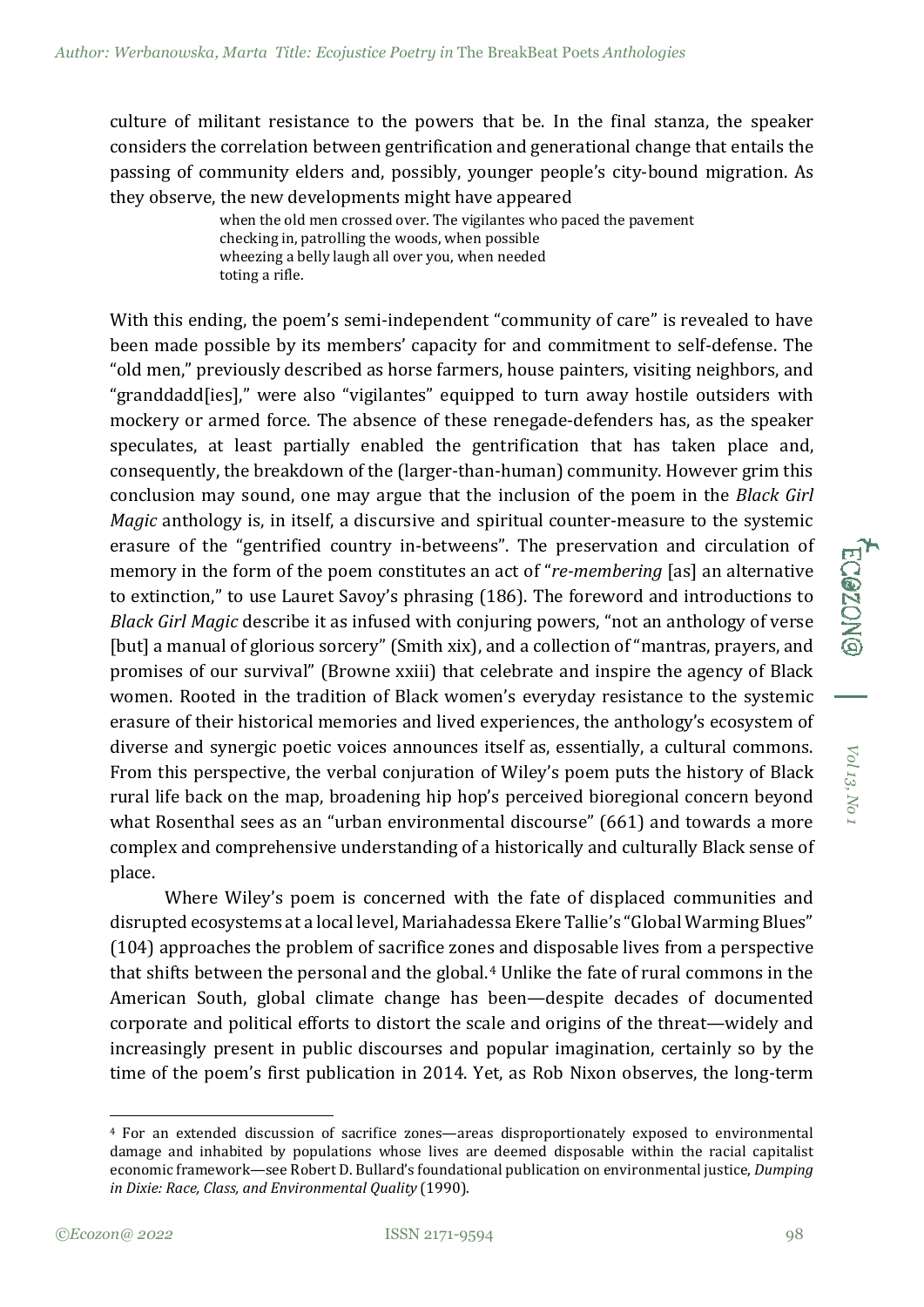violence of climate change is "neither spectacular nor instantaneous, but rather incremental and accretive," and thus difficult to represent in its full magnitude through the conventional narrative and visual modes characteristic of the (post)modern Western imagination (2). Consequently, Nixon argues, to make this unprecedentedly colossal threat visible and to conceptualize it for their reader in a way that can lead to an increased "planetary consciousness," an engaged writer must "give figurative shape" and a sense of "dramatic urgency" to otherwise "amorphous calamities" (15, 10). At the same time, it is imperative that such art helps "counter the layered invisibility" of "people whose quality of life—and often whose very existence—is of indifferent interest to the corporate media," big business, and racist environmental and economic policies at (inter)national levels (16). Tallie's poem performs all of the above, juxtaposing the personal and the elemental in a blues remix that brings home the realities of climate change and advocates for ecojustice for the disenfranchised.

As an aesthetic and epistemic framework for Tallie's poem, the blues represents a lived tradition and a cultural perspective from which the climate crisis is presented as a threat to both the speaker and the broader community she represents. Constituting an aspect of the cultural commons and of intergenerationally transmitted knowledge, lived traditions are, in Bowers's definition, culturally determined "forms of understanding that have been encoded in the patterns that underlie current experience" within a particular group or population (17). True to its title, "Global Warming Blues" draws heavily from the musical structures, images, and themes characteristic of this foundational African American musical genre. The poem's first stanza introduces the line pattern, diction, imagery, thematic focus, and ethos typical of the blues aesthetic. Its opening couplet, "The ocean had a laugh / when it saw the shore," is followed by the following lines:

> I said the ocean had a big big laugh when it saw the shore it pranced on up the boardwalk and pummeled my front door

In a traditional twelve-bar blues stanza, the first, expository line is repeated—often with a slight difference, known as "worrying the line" (Williams 546)—and then followed by the third, final line that offers a resolution, conclusion, or a twist. The stanzas in Tallie's poem, visually broken into six lines, sonically and structurally follow the three-line pattern, although the resolution does not appear until the final stanza, repeated twice for emphasis: "seems like for Big Men's livin / little folks have got to die." This folk-wisdomlike conclusion, led up to by a call-and-response exchange between a "Mama working two jobs" and the oceanic water that floods her house, embodies what Sherley A. Williams identifies as "the primary thematic characteristic of all blues songs": an "individual experience rooted in a common reality" and shared history of Black hardship and survival in the United States (546). It also offers "a profound recognition of the economic inequality and political racism of america" that, according to Kalamu ya Salaam, when "clothed in metaphorical grace," becomes a key element of the blues aesthetic and its ethos of humor and resolve in the face of despair (14). Accordingly, the humor in Tallie's poem—for instance, in the woman's plea to the flood to spare her house: "*Please water, I*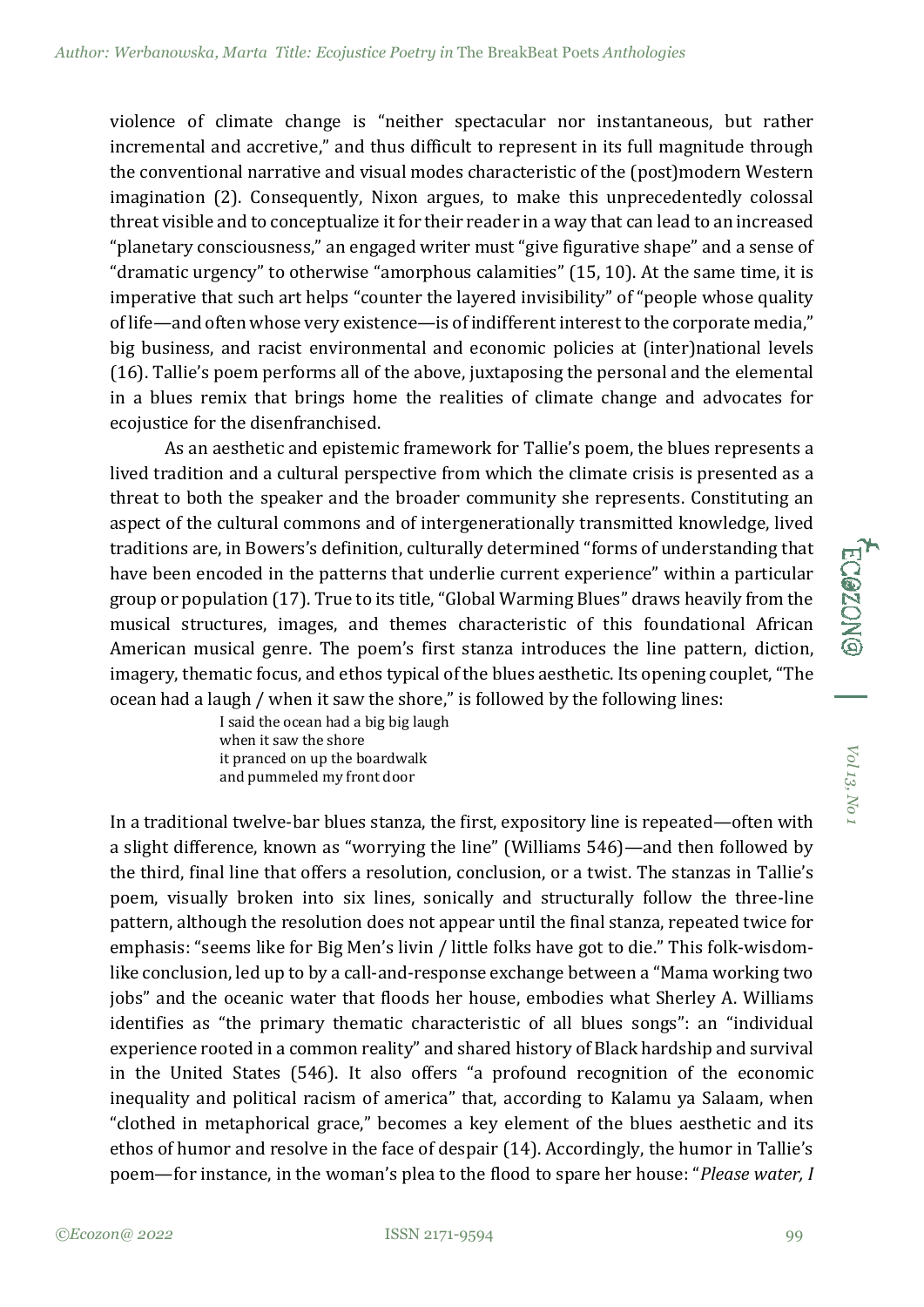*recycle* / *got a garden full of greens*," "global warming ain't my fault"—comes out of the realization of the almost ludicrous insignificance of individual actions in the face of the force of nature but, significantly, also the global industrial, military, and capitalist forces that alter the Earth's climate.

This juxtaposition of scales and agencies—those of everyday, often poor and nonwhite, people versus the colossal powers of both "Big Men" and the elemental powers of nature personified by the ocean—is the main device through which Tallie alerts her reader to the immediacy of global warming as a tangible, rather than abstract, threat. Representing the "little folks," the woman in the poem sees her home and her town turn into "a river / bodies floatin" with a sense of immense helplessness. Knowing that "there's no bargaining with water / so full of strength and salt," she can only watch the tragedy unfold while feeling "too damn mad too cry." The water, fully aware of its physical force, moves around like a bully, enjoying the almost absolute advantage it has over the townspeople. However, for a brief moment, the floodwater and the woman are presented as equally susceptible to—if not both victims of—an even greater force. When, in response to the woman's plea for mercy, the water-as-speaker states that "*big men drill and oil spill* / *we both know what that means,*" it establishes between itself and its human interlocutor a shared knowledge and suggests that the flooding is not as much an act of its own volition but rather a reaction to the ecocidal operations of extraction capitalism. Consequently, the initially dualistic power dynamic between the "little folks" and the ocean is complicated by the invisible yet immensely powerful presence of a third actor: the "Big Men," representing large-scale industrial and technological capitalists and governmental decision-makers whose profit-driven actions lead to climate change that manifests itself in (un)natural disasters such as this one. The woman and the ocean, though operating on different scales (the intimate/personal versus the planetary/elemental), are briefly in a position of shared vulnerability to the worldshaping forces of not so much the Anthropocene but, more precisely, of what Françoise Vergès terms the "racial Capitalocene": a larger-than-human world fundamentally reshaped not by a monolithically-construed humankind but by "an economic system that privileges profit and fabricates racialized, disposable beings" and that relies a "on an endless access to nature as excess" for both multiplication of this profit and preservation of unequal power dynamics among various sectors of humanity (77–78). Through this layered juxtaposition, the abstract idea of climate change introduced in the title is, by the end of the poem, given a concrete source (the "Big Men," or the most powerful business and governmental actors of extractive racial capitalism), tangible consequence (the flooding), and a relatable, personalized story that, together, help the reader grasp and conceptualize the previously vague scientific concept.

As a blues, Tallie's poem functions not only as didactic literature, although it certainly meets the objectives of giving climate change "figurative shape" and "dramatic urgency" that Nixon sets out for the environmentally-engaged writer-activist. Like a hip hop sample, which often introduces listeners to musical pieces from other eras or cultures, "Global Warming Blues" updates the blues genre to respond to the contemporary challenge of climate change. With the traditional blues trope of the flood, Tallie inscribes

*Vol 13,*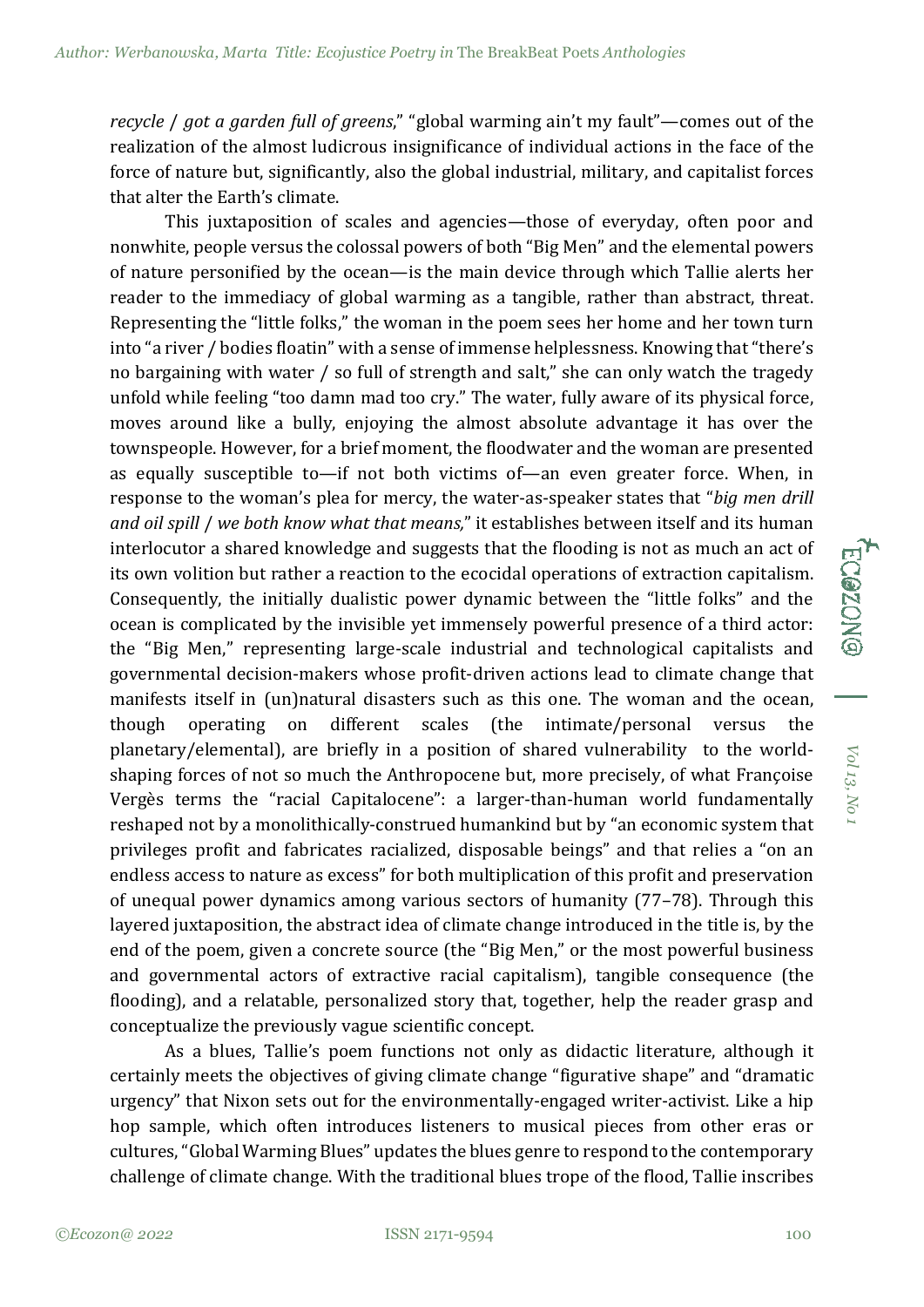this planetary catastrophe into the long catalogue of disasters that Black people have faced, survived, and documented with their blues, including Bessie Smith's "Backwater Blues" and Memphis Minnie's "When the Levee Breaks," among many others. Through her use of recognizably blue formal and thematic elements, she establishes a rapport with the readers that share the cultural background out of which the poem emerges and invites them to rethink their individual and collective experiences in a broader, planetary context. In other words, the poem opens a conversation about global warming and its disproportionate impact on Black and other marginalized populations. However, as Williams argues, the "internal strategy of the blues is action, rather than contemplation," and "the impulse to action is inherent in any blues which functions out of a collective purpose" (544). Tallie's poem, too, can be interpreted as a call to action on behalf of those disenfranchised communities that are most vulnerable to the immediate effects of planetary climate changes, thus contributing to the broader work of environmentalism of the poor with its culturally-rooted and ecojustice-oriented message.

One shared thread that surfaces in a comparison of the poems by Thornhill, Wiley, and Tallie is their tendency to—implicitly or explicitly—frame ecojustice as a goal whose obtainment may require action that is not only protective and restorative but also resistant, militant, and, at times, violent. Of all three, Thornhill's poem advocates for revolutionary action most explicitly, with Kunta Kinte calling on Shamu to fully embrace the "killer" part of his identity and "drag the whole thing down" (186). The ship, to which "the whole thing" in the poem refers, can also be read to metonymically stand for the larger, globally genocidal and ecocidal system of anthropo- and ethnocentric racial capitalism that historically extends from the transatlantic slave trade to the fishing and entertainment industries of the modern day. Encouraging the orca to follow in the footsteps of Turner and Tubman, the speaker suggests that neither Black nor animal liberation from the racial capitalist order can be achieved without justified violence—just as the slaveholding plantation system was not overthrown by peaceful means. More subtly, suggestions of militancy and resistance are also present in Wiley and Tallie's poems. In the former, the memory of local rifle-carrying vigilantes as possibly the last line of defense from gentrification implies that reviving this tradition of armed self-defense might be one path towards restoring the local cultural and environmental commons. In contrast to the two other poems, "Global Warming Blues" does not advocate for revolutionary violence or militant resistance; it does, however, contribute to consciousness-raising efforts that might lay the groundwork for radical activism. Through its community-rooted cultural framework of the blues and its reframing of individual tragedy in global, systemic terms, the poem invites a critique of extractive capitalism as a force that needs to be resisted in what may be a zero-sum game: if "for Big Men's livin / little folks have got to die" (104), then saving the lives of the latter may entail possibly violent action against the former. Importantly, in all three poems, violence is not hypothetical but already a constant presence in many lives, from the brutality of chattel slavery and animal subjugation to the dispossession and uprooting of communities as a result of economic (gentrification) and/or environmental (flood) violence. In this context, counter-violence of the oppressed and disenfranchised against the oppressive powers

*Vol 13,*

**ECOZON**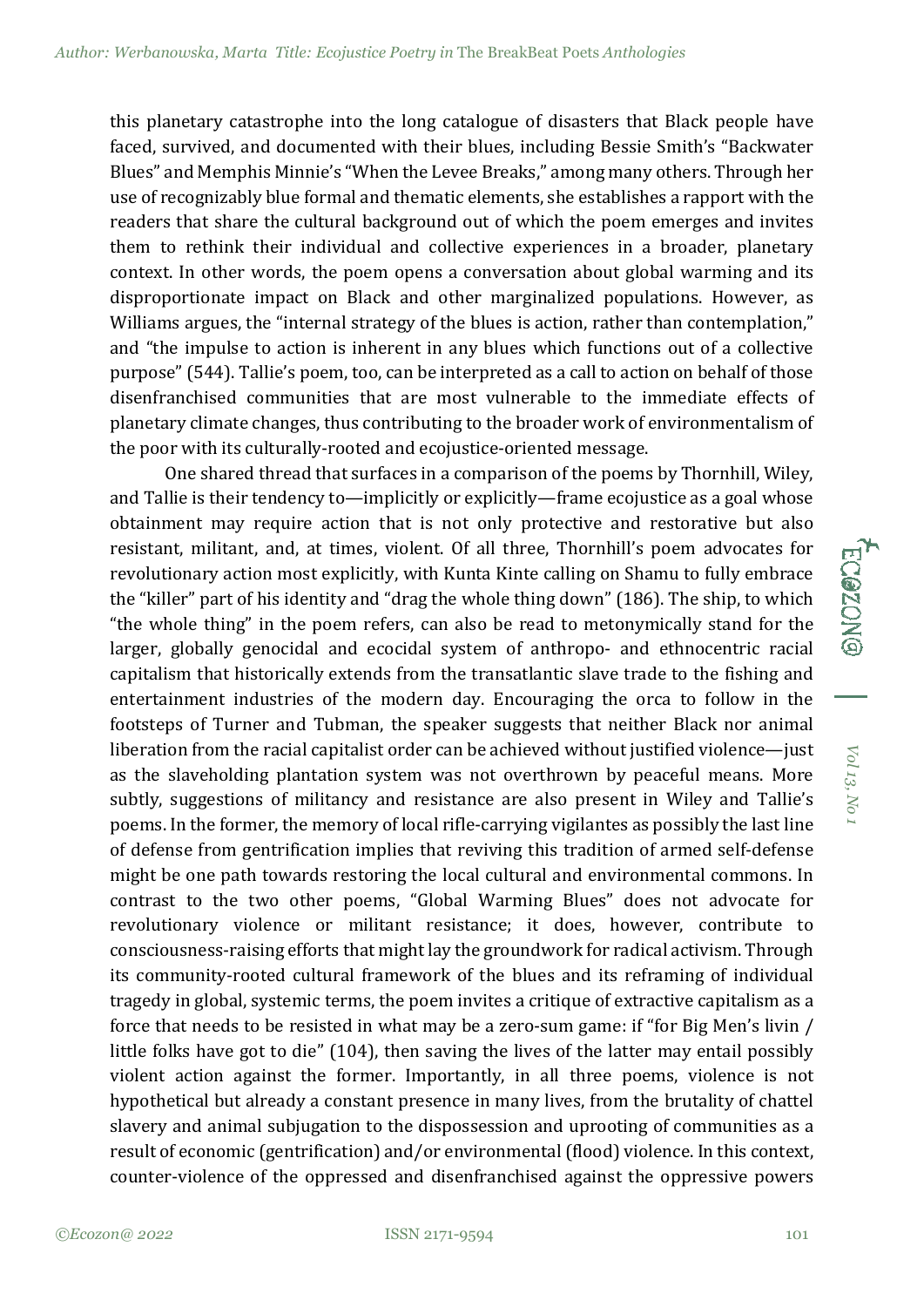that be emerges as not only justified but possibly restorative of a different world order, one built around the ecojustice notions of cultural and environmental commons.

Finally, an ecojustice-oriented discussion of these three authors would be incomplete without mentioning how their ecologically intelligent praxis extends beyond the page and into the communities in which they work and live. Thornhill's "public art experiment," Poets in Unexpected Places, arranges poetry readings and performances in everyday spaces in the NYC area. These include subway trains as well as "the Staten Island Ferry, Times Square, Victoria's Secret, Whole Foods, [and] a Brooklyn laundromat" (*Poets in Unexpected Places*). Wiley is a founder of The Watering Hole, a creative writing initiative that "builds Harlem Renaissance-style spaces in the contemporary South" and works to "cultivate and inspire kinship between poets of color from all spoken and written traditions" (The Watering Hole). Tallie, in turn, authors children's books, teaches herbal healing workshops, and creates "self-care posters and healing herbal potions with her daughters" (*Home page*). All three poets see their work as not only rooted in their everyday lives as Black women but also as inextricably interwoven with their local and larger human and nonhuman communities and environments: other writers, students, poetry listeners, environmentalists, advocates, green and built environments of metropolitan city, and particular locales of New York and South Carolina. In their poems, they draw from the archives of Black cultural and political traditions to imagine human and animal liberation, remember cultural and environmental commons, and explore the implications of climate change. They combine poetic craft and social engagement to protest injustice, re-member ecological ways of living, and open up conversations about vital ecojustice concerns. When seen in the broader, ecosystemic context of their educational, outreach, and community-building efforts, their poetry becomes an element of ecojustice activism and pedagogy that not only looks for the language to "address the deep cultural roots of the ecological crisis" (Bowers 1) but also participates in the creation of spaces and communities where this language can be put to action.

While the particular poems discussed in this article are, as I have argued, concerned with ecojustice, it must be noted that the *BreakBeat Poets* series is not a programmatically environmentalist, eco-literary, or ecojustice-oriented project. Most of the poems collected in the anthologies do not make explicit political statements about environmental justice as such nor put the larger-than-human environment at the front and center of their interest. However, especially when viewed in the light of Marshall and Lynes's comments on the ecosystemic qualities of both hip hop and anthologies, the rhizomatic diversity of the styles, themes, politics, histories, and identities featured in the series invites an exploration that sees ecopoetics as a *poetic enactment of ecological intelligence*: a way of thinking and writing that disrupts binaries and hierarchies and privileges relationality and exchange not only among various cultures but also between "nature" and "culture," challenging the very foundations of such dualism. Poet Forrest Gander offers such an understanding of ecopoetics when he describes it as "less interested in 'nature poetry'—where nature features as a theme—than in poetry that investigates both thematically and formally—the relationship between nature and culture, language and perception" (2). Much like the sonic techniques of hip hop such as sampling (a way of *Vol 13,*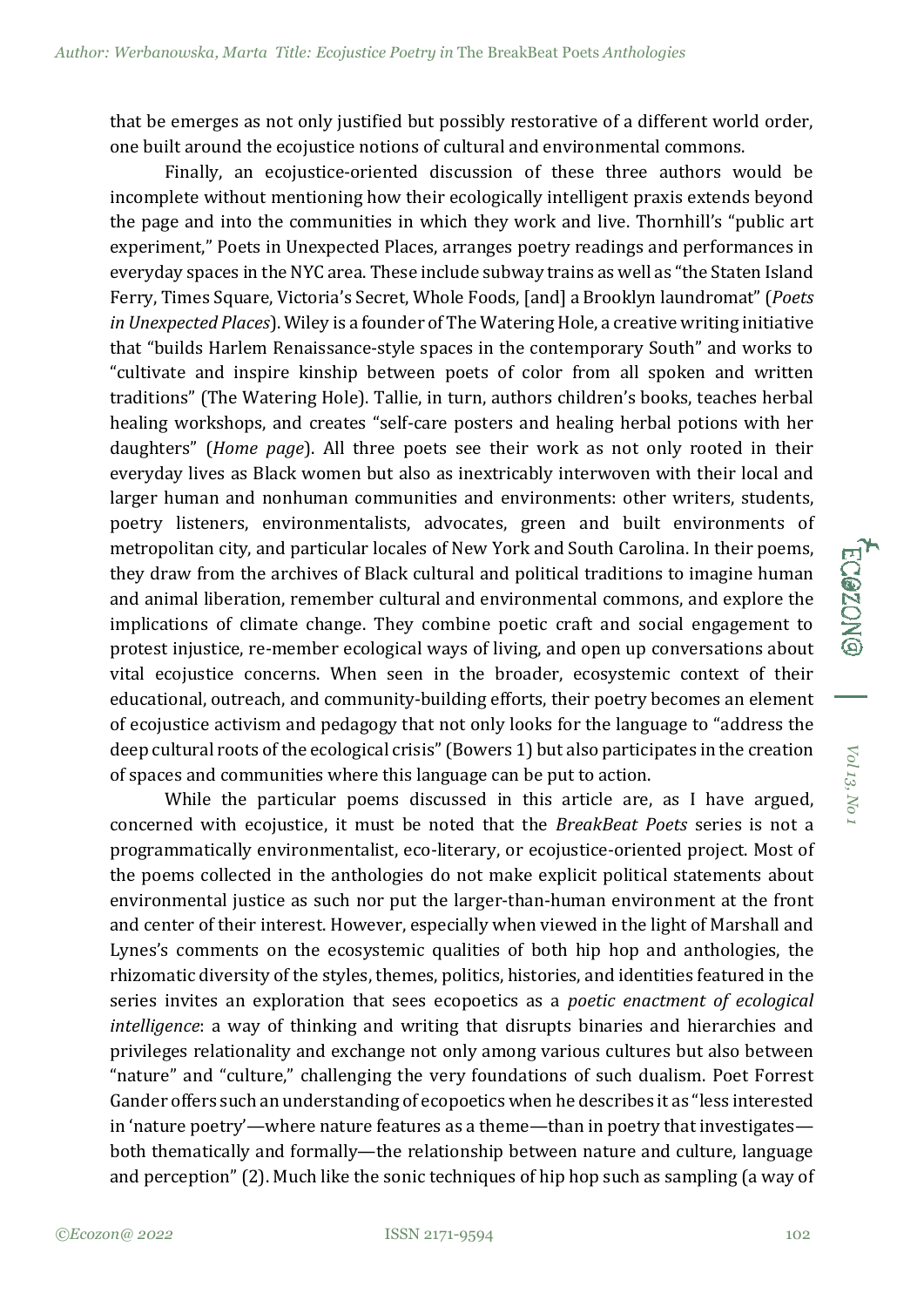"recycling" music), scratching (underscoring the materiality of the vinyl disc), beat mixing (which juxtaposes multiple perspectives and unearths the connections between them), or the break itself (which, arguably, combines all these functions), this type of ecopoetics, as poet Marcella Durand explains,

> recycles materials, functions with an intense awareness of space, seeks an equality of value between all living and unliving things, explores multiple perspectives as an attempt to subvert the dominant paradigms of mono-perception, consumption and hierarchy, and utilizes powers of concentration to increase lucidity and attain a more transparent, less anthropocentric mode of existence. (118)

Similarly, the *BreakBeat* poets often enact or perform an ecopoetics understood as a modality of poetic thinking that is guided by relations, processes, and variations, and that manifests itself not necessarily through explicit thematic references to nonhuman nature and environmental issues but, rather, at the level of language, form, sound, and imagery.

The continuously expanding poetic ecosystem of the *BreakBeat Poets* anthologies and single-author volumes in the series certainly deserves further critical exploration. That most of those works are not overtly engaged with ecojustice does not preclude their ecopoetic, or ecocritical, reading. To the contrary, the diverse and often non-obvious ways of ecological thinking that manifest in the *BreakBeat* universe invite a nuanced critical approach that embraces the layered, expansive, transdisciplinary, and often experimental definitions of ecopoetics as proposed by Gander or Durand. All four anthologies feature a significant number of poems about place, emplacement, and place-consciousness. Some of them take a close look at landscapes of urban decay, often celebrating communities and cultures that thrive in spite of hardship and degradation. Others—particularly in the third and fourth volumes, where writers with migrant experience are broadly represented explore a diasporic sense of place(lessness) and life across borders and in the cracks of the American empire. Many poems engage with the materiality of language and the human body, focusing on the racialized, gendered, and sexualized "natures" of both as well as on the myriad ways in which human and nonhuman bodies interact with one another to form "interdependent systems, where no organism or action exists on its own" (Bowers 125). At the same time, these material interactions are always negotiated by their cultural signification, ultimately coming together in what Bowers might have imagined as an "ethnically diverse cultural commons" (110). In a true hip hop spirit, many poets represented in the anthologies remix the cultural traditions they come from—Native American, Chicanx, South American Latinx, Middle-Eastern, and African, among others to explore how the increasingly flexible categories of nationality, gender, sexuality, race, and religion allow for a radical rethinking of our relationship and responsibilities toward one another and the larger-than-human world. Further critical analysis of such hip hop ecopoetics can open up exciting new avenues for culturally relevant scholarship, pedagogy, and activism guided by ecological intelligence and ecosystemic thinking.

Submission received 13 July 2021 Revised version accepted 22 February 2022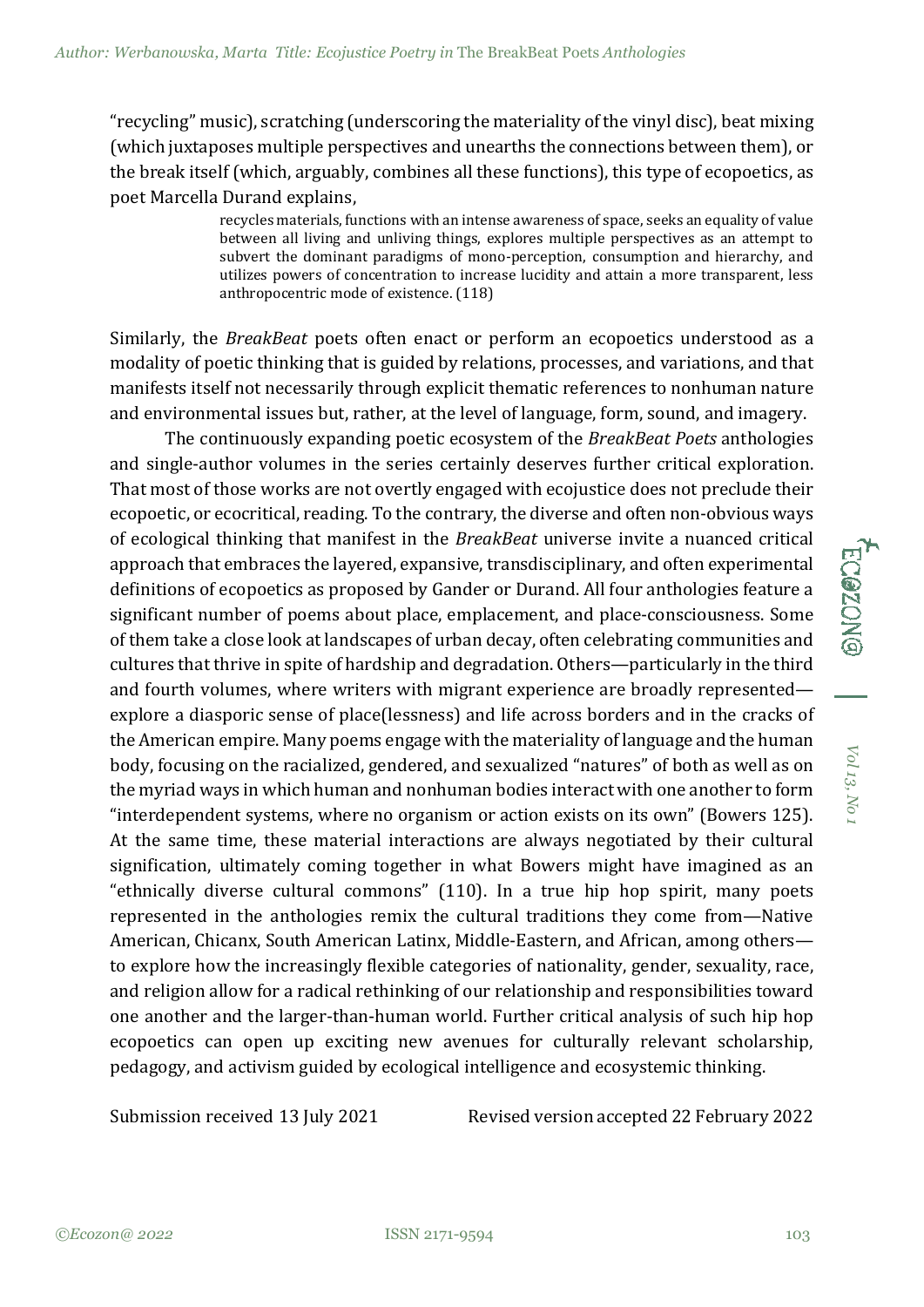## **Works Cited**

- Baker, Houston A., Jr. "Hybridity, the Rap Race, and Pedagogy for the 1990s." *Black Music Research Journal*, vol. 11, no. 2, 1991, pp. 217–28.
- Bowers, C.A. *Ideological, Cultural, and Linguistic Roots of Educational Reforms to Address the Ecological Crisis*. Routledge, 2018.
- Brooks, Kinitra, Kameelah Martin, and LaKisha Simmons. "Conjure Feminism: Toward a Genealogy." *Hypatia*, vol. 36, no. 3, 2021, pp. 452–61.
- Browne, Mahogany L., Idrissa Simmonds, and Jamila Woods, editors. *The BreakBeat Poets Vol. 2: Black Girl Magic*. Haymarket Books, 2018.
- Browne, Mahogany L. "Introduction." In Browne, Simmonds, and Woods, pp. xxi–xxiii.
- Bullard, Robert D. *Dumping in Dixie: Race, Class, and Environmental Quality*. 1990. Westview, 2000.
- Coval, Kevin, Quraysh Ali Lansana, and Nate Marshall, editors. *The BreakBeat Poets: New American Poetry in the Age of Hip hop*. Haymarket Books, 2015.
- Coval, Kevin. "Introduction." In Coval, Lansana, and Marshall, pp. xv–xxii.
- Durand, Marcella. "The Ecology of Poetry." *Eco Language Reader*, edited by Brenda Iijima, Nightboat, 2010, pp. 114–24.
- Gander, Forrest. "The Future of the Past." *Redstart: An Ecological Poetics*, edited by Forrest Gander and John Kinsella, University of Iowa Press, 2012, pp. 1–3.
- Gates, Henry Louis, Jr. *The Signifying Monkey: A Theory of African American Literary Criticism*. Oxford University Press, 1988.
- Gilroy, Paul. *The Black Atlantic: Modernity and Double Consciousness*. Harvard University Press, 1995.
- hooks, bell. *Belonging: A Culture of Place*. Routledge, 2008.
- Lynes, Katherine R. "The Ecologies of African American Poetry Collections." *Comparative American Studies*, vol. 7, no. 2, 2009, pp. 193–207.
- Marshall, Nate. "Blueprint for BreakBeat Writing." In Coval, Lansana, and Marshall, pp. 327–29.
- Marx, Leo. *The Machine in the Garden: Technology and the Pastoral Ideal in America*. Oxford University Press, 1964.
- Mitchell-Kernan, Claudia. "Signifying, Loud-Talking and Marking." *Rappin' and Stylin' Out: Communication in Urban Black America*, edited by Thomas Kochman, University of Illinois Press, 1977, pp. 314–35.
- Nelson, Melissa, and Dan Shilling, editors. *Traditional Ecological Knowledge: Learning from Indigenous Practices for Environmental Sustainability*. Cambridge University Press, 2018.
- Nixon, Rob. *Slow Violence and the Environmentalism of the Poor*. Harvard University Press, 2011.
- "Poets in Unexpected Places." *Samantha Speaks*, 2022, [http://samanthaspeaks.com/projects/poets-in-unexpected-places-llc.](http://samanthaspeaks.com/projects/poets-in-unexpected-places-llc) Accessed 16 Feb. 2022.

*Vol 13,*